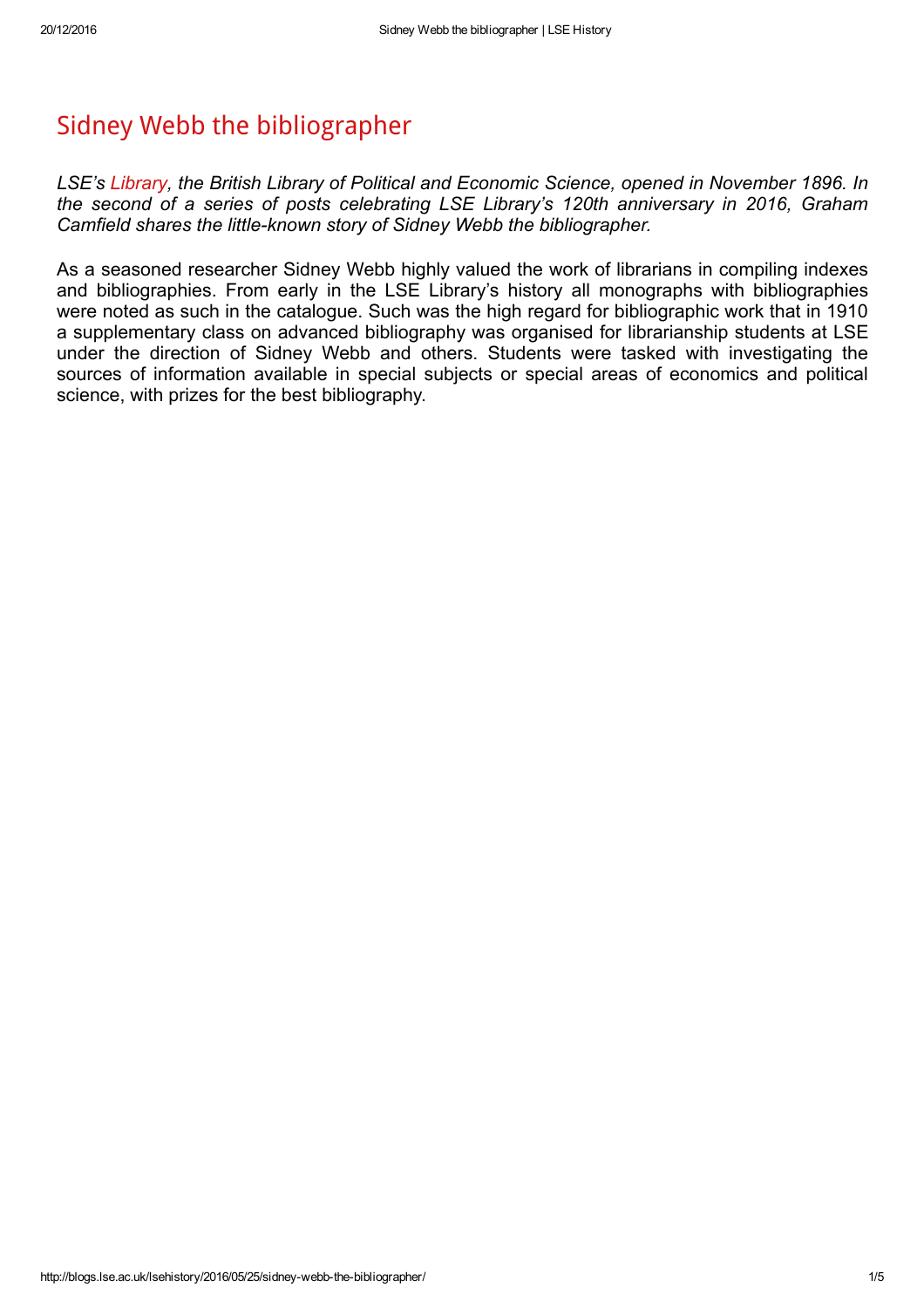

Sidney Webb, c1930s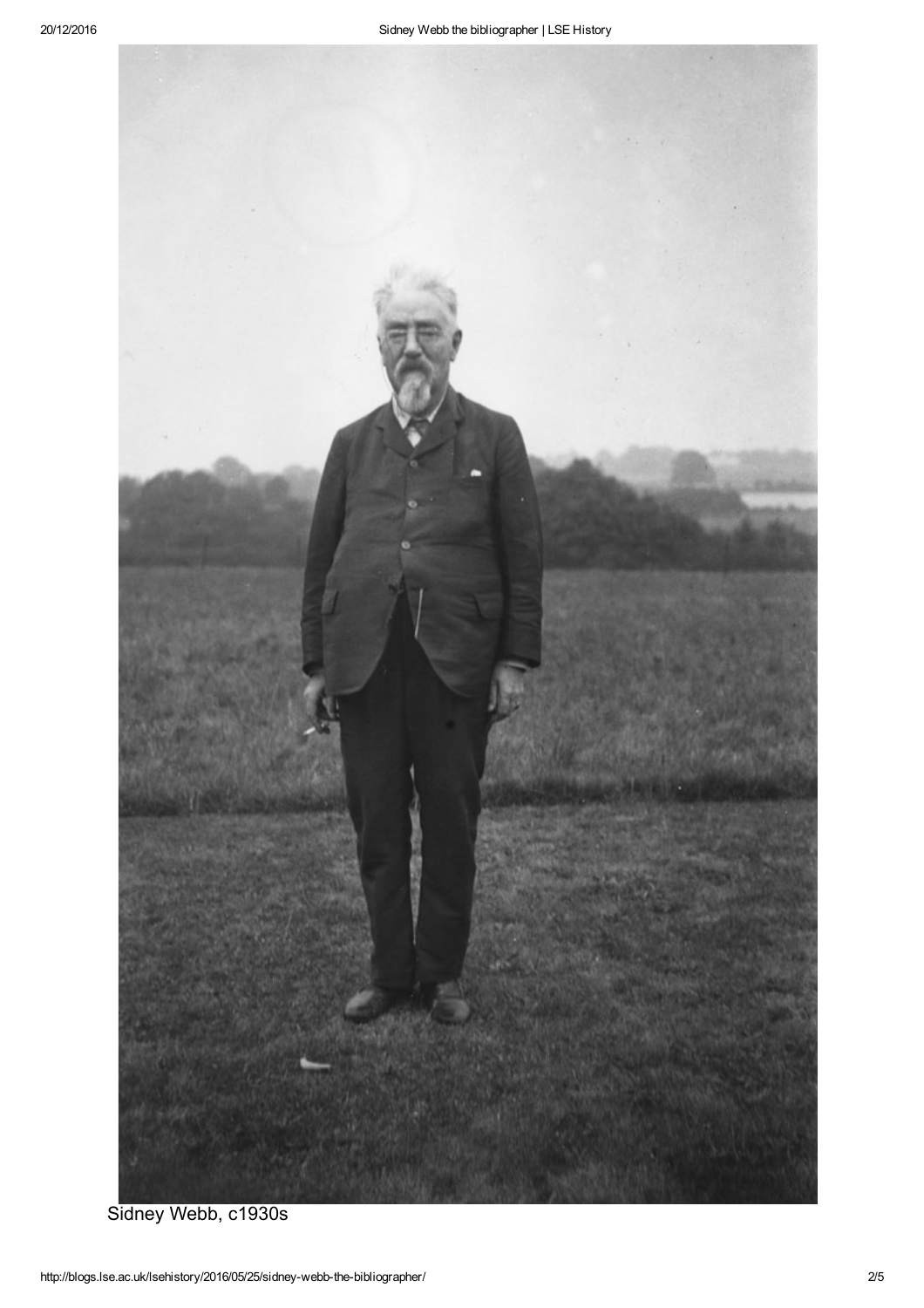From 1913 to 1933 each issue of the Bulletin of the British Library of Political and Economic Science carried a bibliography on some specialised subject compiled by library staff and students. Sidney Webb himself contributed to this series in 1921 with a bibliography on Travellers' Descriptions of Great Britain from 1300 to 1841. These accounts were among sources he and Beatrice had used to gain first-hand information for research on "workmen's combinations" and English local government. It is no surprise therefore to note Sidney's enthusiastic support for the realisation of long term project to create a printed subject bibliography of BLPES collections. He wrote in the introduction to the first volume,

"It is probably because I am commonly reputed to have an infatuation for bibliographies that I am asked to contribute a preface to the London Bibliography of the Social Sciences – in sheer bulk the greatest work with which I have ever been associated."



Bulletin of the British Library of Political Science 1913, contents page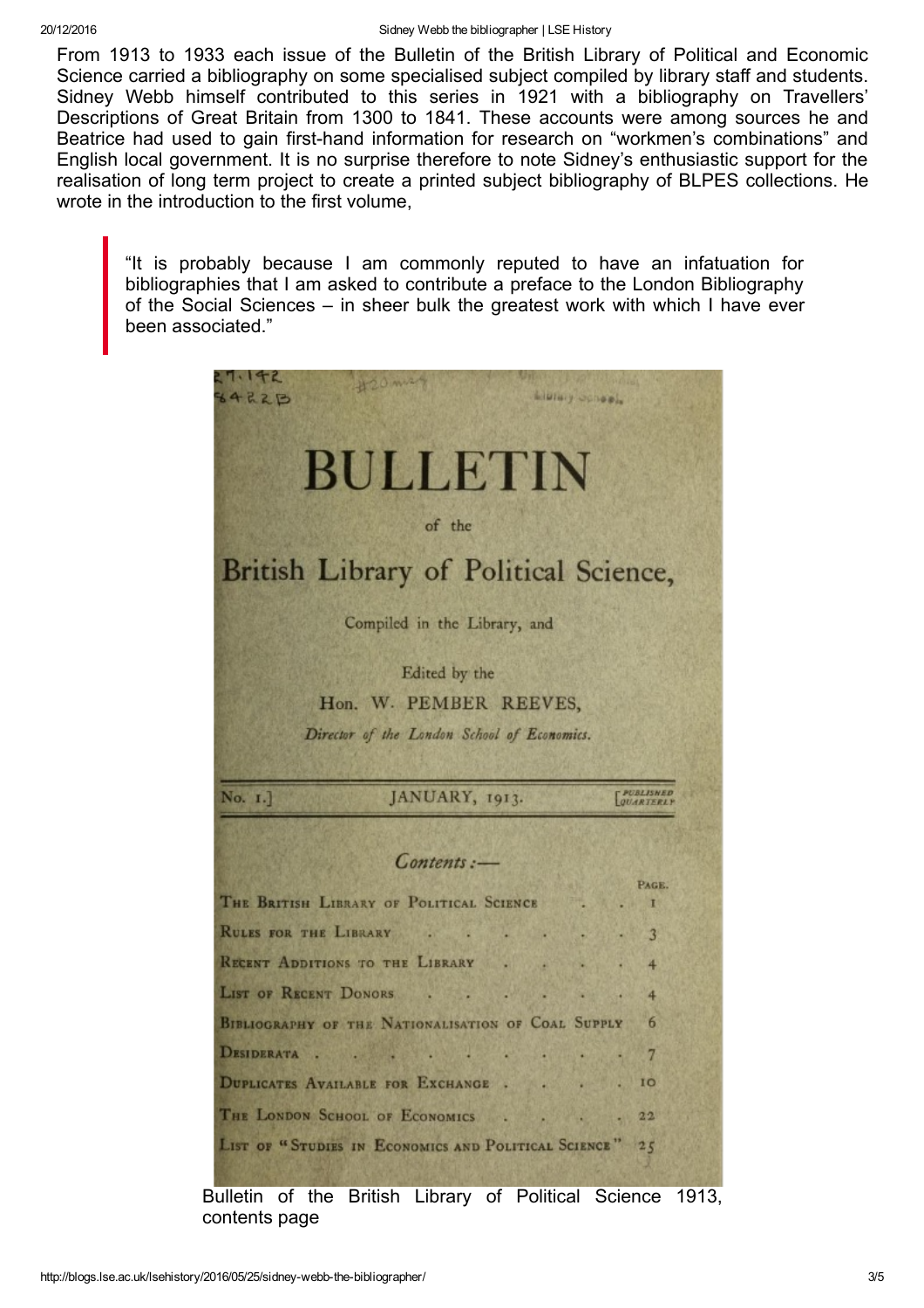Work had started on the Bibliography in 1925 helped by a grant from the Laura Perlman Rockefeller Foundation. From the start it would be more than a subject catalogue of BLPES collections, covering material in other important libraries in London:

- The Goldsmiths' Library of Economic Literature at the University of London
- The Royal Statistical Society
- The Royal Anthropological Institute
- The Royal Institute of International Affairs
- The National Institute of Industrial Psychology
- Plus: parts of the economic section of the General Library of the University of London; the Hume Ricardo and other political collections at University College; and the collection of political and historical pamphlets in the Library of the Reform Club.

Bulletin of the British Library of Political Science 1913, government reports

The publication of the first four volumes in 1931 could be regarded as a defining moment in the history of social science information, certainly in the United Kingdom. Consistent with Sidney Webb's attention to primary sources, a notable feature of these early volumes is the separate recording of every item in the official publications of the central governments of the United Kingdom (including Parliamentary Papers), United States, Canada , and Australia, together with those of the Central and Provincial governments of India. The London Bibliography continued publication in print up to 1989 when the Library took over compilation and editing of UNESCO's International Bibliography of the Social Sciences.

Contributed by Graham Camfield (Collection Development Manager, LSE Library)